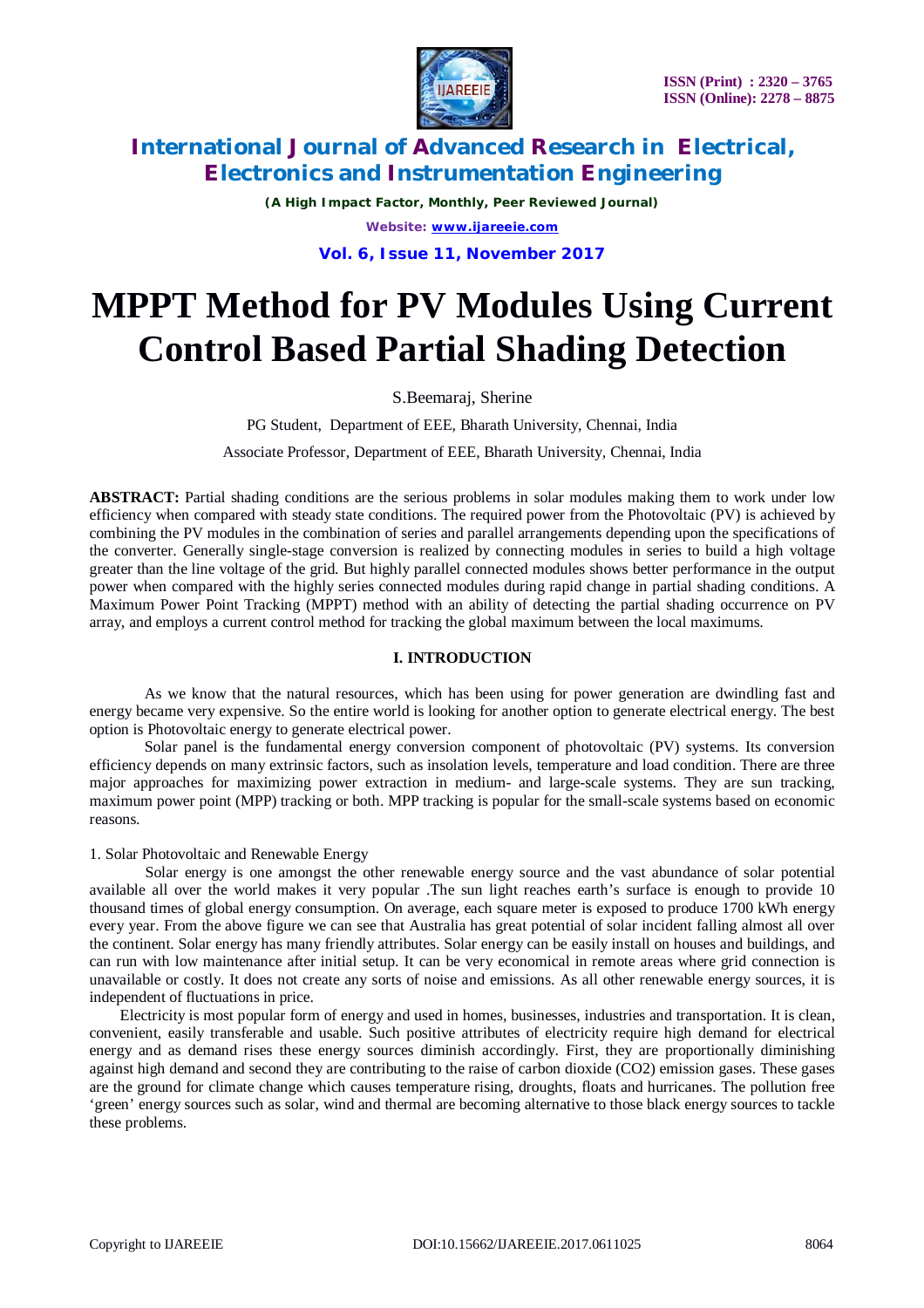

*(A High Impact Factor, Monthly, Peer Reviewed Journal)*

*Website: [www.ijareeie.com](http://www.ijareeie.com)*

# **Vol. 6, Issue 11, November 2017**

#### 2. Current–Voltage Load Curves Resistive Load I-V Curves

When I-V curve for load plotted onto the same graph with the I-V curve for PV, the intersection point is one spot at which both load and PV are satisfied and this is called operating point.

For load,  $V = I^*R$ 

when we plot it on the I-V curve, it is a straight line with slope  $1/R$ . As we increase the R, the operating point will move along PV I-V curve from left to right. If we use variable resistance as load and vary its resistance pairs of current and voltage can be obtained. Since the power delivered to the load is

 $P = I * V$ 

There will be one particular value of resistance that will provide maximum power. Where Rm and Im are the voltage and current at maximum power point (MPP).

3. Battery Load I-V Curves

A real battery has an internal resistance that can be modelled with ideal battery of voltage VB series with internal resistance Ri. During the charge cycle positive flow into battery can be written as

 $V = VB + Ri*I$ 

which can be plotted slightly tilted, straight line with slope 1/Ri. Because of the internal resistance that battery possesses, the applied voltage needs to be greater than VB during charging. possesses, the applied voltage needs to be greater than VB during charging.

During discharging, the output voltage of the battery is less than VB, I-V curve moves back to the left and slope becomes -1/Ri.



#### **II. METHODOLODY**

#### 1. EXISTING SYSTEM

The PV array with several shading levels produce several Short Circuit (SC) currents therefore several Maximum Power Points (MPPs) occurs on the P-V curve. The conventional MPPT methods addressed in does a regular scanning to check for the existence of multiple MPPs or light sensors are placed across the PV arrays to check for partial shading. The PV array consists of several modules connected in strings of series/parallel arrangements, but highly parallel connected modules produce higher Global Maximum Power Point (GMPP) than highly series connected modules during partial shading. Highly parallel connected strings produces low voltage and generally two stages are involved in transferring the DC power to the grid.

#### 2. PROPOSED SYSTEM

A control method automatically detecting the partial shading with the change in power conditions without periodic scanning and light sensors is proposed. The current based method controlling a single-stage grid connected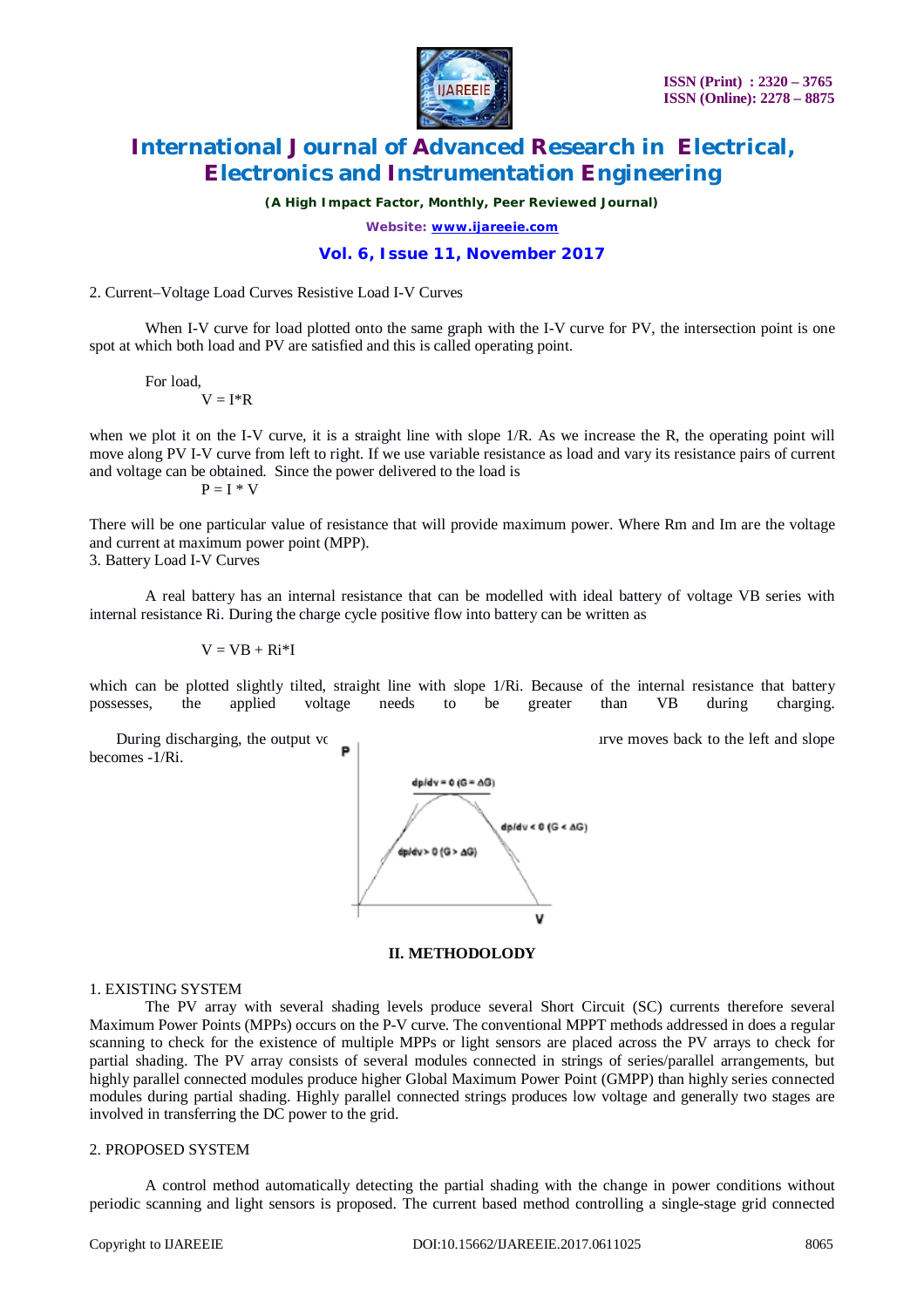

*(A High Impact Factor, Monthly, Peer Reviewed Journal)*

*Website: [www.ijareeie.com](http://www.ijareeie.com)*

# **Vol. 6, Issue 11, November 2017**

current source converter which can control very low voltage with highly parallel connected PV modules is employed to transfer the DC power to three phase AC power with high power factor. Thus the proposed hybrid algorithm is tested in MATLAB simulation and verified on a developed hardware of the solar PV system, which consists of multiple peaks in voltage-power curve. Moreover, the tracking ability is compared with the state of the art methods. The satisfactory steady-state and dynamic performances of the new hybrid technique under variable irradiance and temperature levels show the superiority over the state of the art control methods. Our proposed method describes the efficient method which overcomes the existing methodology.

### **WODE ALGORITHM**

As a matter of first importance, this segment presents the conduct of whales presumably, particularly the conduct of whales chasing.

At that point, the subtle elements of Whale Swarm Algorithm are introduced.

#### A. Conduct of whales

Whales with extraordinary scholarly and physical limits are totally oceanic warm blooded creatures, and there are around eighty whale species in the immense sea. They are social creature and

live in gatherings. For example, pregnant females will assemble with other female whales and calves in order to improve safeguard abilities. Also, sperm whales are frequently seen in gatherings of somewhere in the range of 15 to 20 people, as appeared in Fig. 1. The whale sounds are excellent tunes in the seas and their sound range is wide. Up to this point, researchers have found 34 types of whale sounds, for example, shrieking, squeaking, moaning, yearning, thundering, chattering, clicking, humming, churring, talking, trumpeting, clopping et cetera. These sounds made by whales can frequently be connected to vital

capacities, for example, their movement, bolstering and mating designs. Additionally, a huge piece of sounds made by whales are ultrasound which are past the extent of human hearing. What's more, whales decide sustenances azimuth and keep in touch with each other from an extraordinary separation by the ultrasound.

### **PROPOSED SYSTEM BLOCK DIAGRAM:**



Figure 1.2 Block Diagram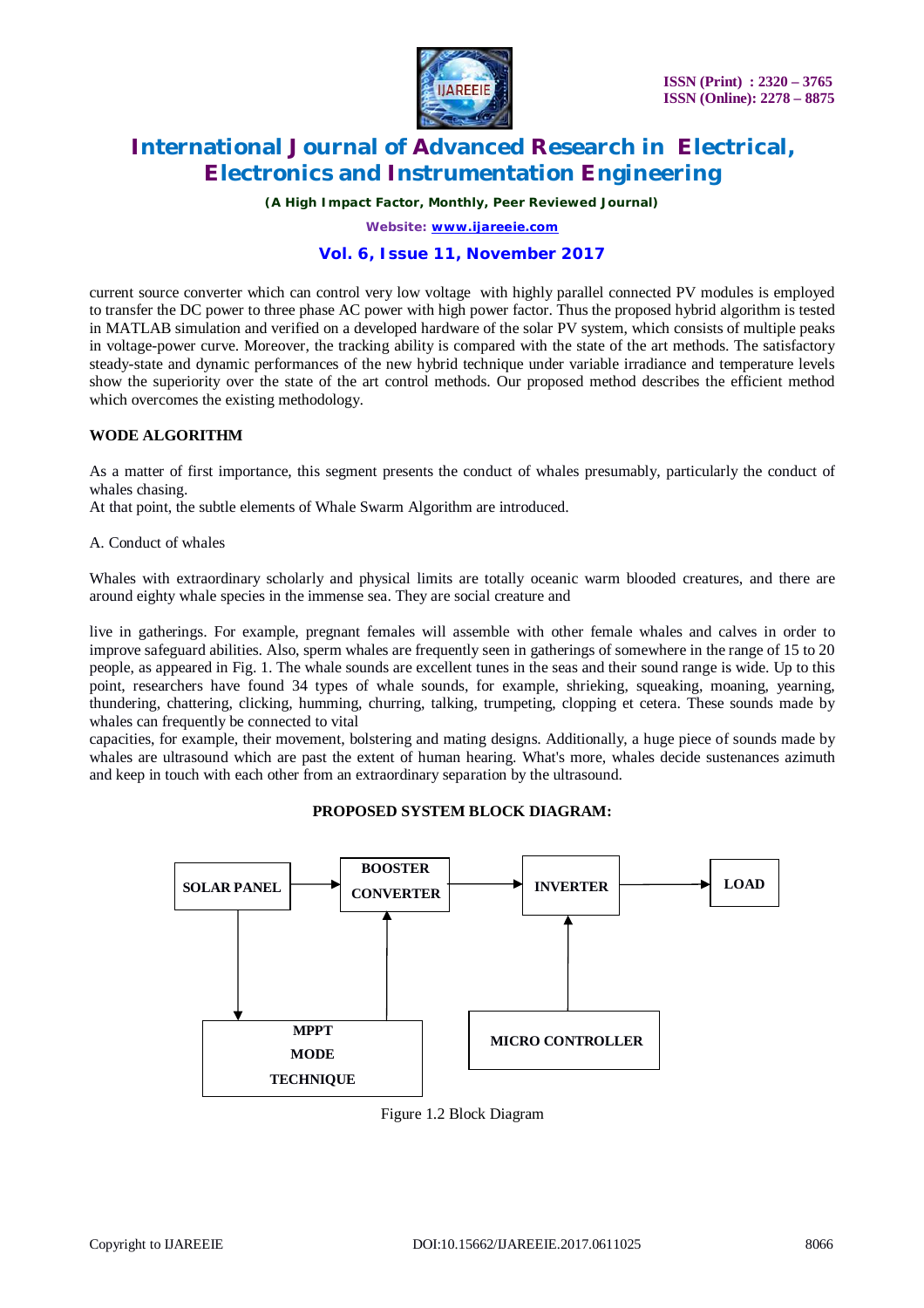

*(A High Impact Factor, Monthly, Peer Reviewed Journal)*

*Website: [www.ijareeie.com](http://www.ijareeie.com)*

# **Vol. 6, Issue 11, November 2017**

### **III. EXPLAINATION**

In our design implementation a humpback whale hunting behavior influenced whale optimization with differential box evolution (WODE) technique this established tracking algorithm for the idea power point tracking in the dynamic as well as the steady-state conditions of any partially shaded photo voltaic photovoltaic (PV) system. This method of 'WODE' technique is employed for quick and oscillation-free monitoring of the global best peak position in a few steps. The unique benefit of this algorithm for maximum power point monitoring (MPPT) in partially in the shade condition is as, it is free from common and generalized problems of other evolutionary techniques, like longer convergence duration, a sizable volume of search particles, with regular state oscillation, heavy computational burden etc., which creates power loss and amplitude. This type algorithm is tested in MATLAB simulation and validated and tested on developed hardware of the solar PV system, which includes multiple attracts in voltage-power curve. In addition, the tracking ability is compared with your art methods. The adequate steady-state and dynamic shows of the new type's technique under variable irradiance and temperature levels show the superiority over the state-of-the-art control methods.

# **IV. ADVANTAGES**

- i) In this proposed method the current-based controller detects the partial shading from the levels of output power and voltage during transition period
- ii) This which saves power than the other methods which uses regular scanning for partial shading at particular intervals.
- iii) The converter controls the low voltage from PV array during change in shading making the system to produce continuous supply to the grid.
- iv) The simulations results varies the concept under low and high percentage of multiple shading.

#### **V. MATLAB SIMULATION**

If you are new to MATLAB, you should start by reading Manipulating Matrices. The most important things to learn are how to enter matrices, how to use the: (colon) operator, and how to invoke functions. After you master the basics, you should read the rest of the sections below and run the demos. At the heart of MATLAB is a new language you must learn before you can fully exploit its power. You can learn the basics of MATLAB quickly, and mastery comes shortly after. You will be rewarded with high productivity, high-creativity computing power that will change the way you work.

#### (i) Introduction MATLAB system.

Development Environment – introduces the MATLAB development environment, including information about tools and the MATLAB desktop. Manipulating Matrices - introduces how to use MATLAB to generate matrices and perform mathematical operations on matrices. Graphics - introduces MATLAB graphic capabilities, including information about plotting data, annotating graphs, and working with images. Programming with MATLAB - describes how to use the MATLAB language to create scripts and functions, and manipulate data structures, such as cell arrays and multidimensional arrays.

# **VI. SIMULINK**

Simulink is a software package for modeling, simulating, and analyzing dynamical systems. It supports linear and nonlinear systems, modeled in continuous time, sampled time, or a hybrid of the two. Systems can also be multi rate, i.e., have different parts that are sampled or updated at different rates. For modeling, Simulink provides a graphical user interface (GUI) for building models as block diagrams, using click-and-drag mouse operations. With this interface, you can draw the models just as you would with pencil and paper (or as most textbooks depict them). This is a far cry from previous simulation packages that require you to formulate differential equations and difference equations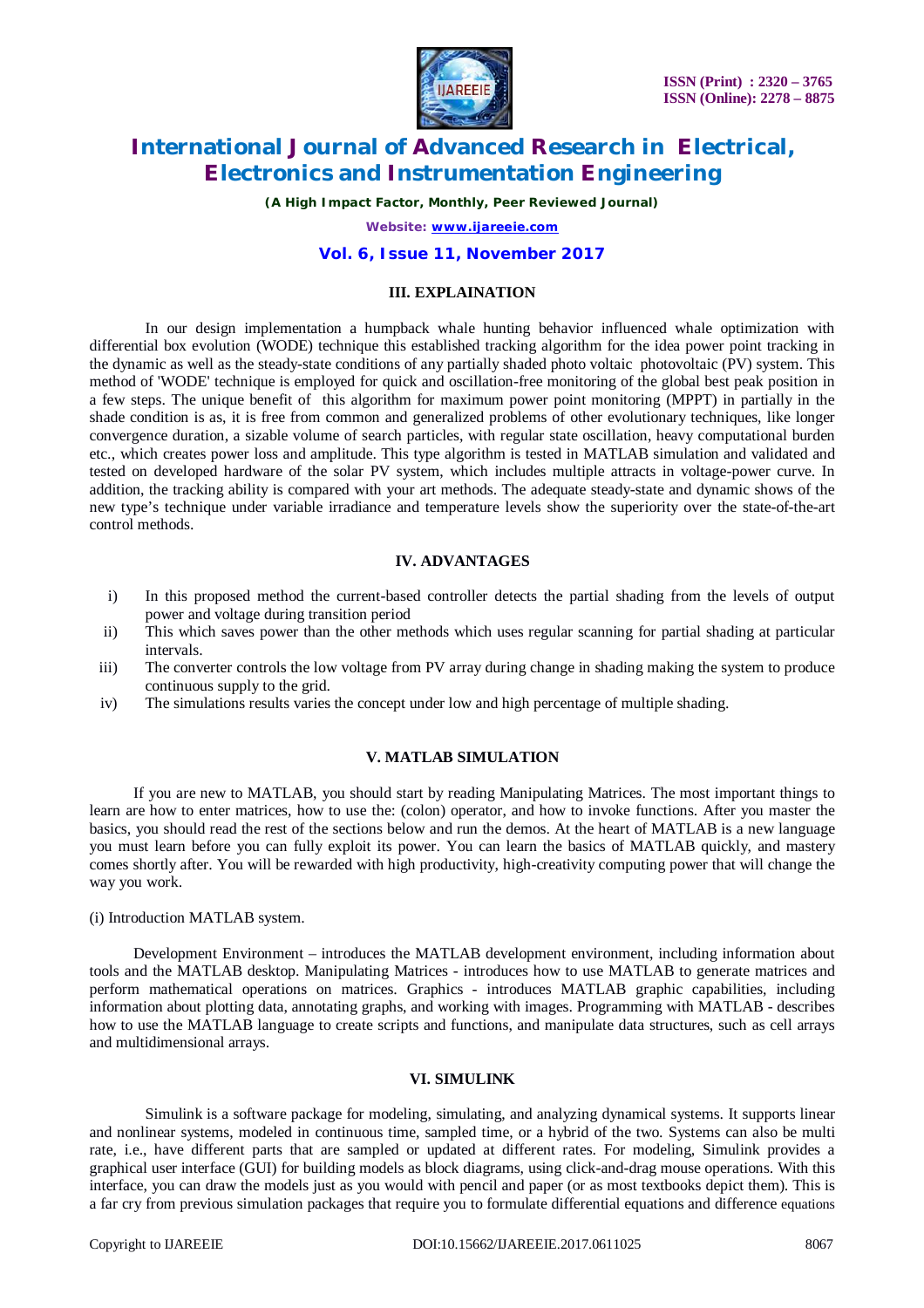

*(A High Impact Factor, Monthly, Peer Reviewed Journal)*

*Website: [www.ijareeie.com](http://www.ijareeie.com)*

# **Vol. 6, Issue 11, November 2017**

in a language or program. Simulink includes a comprehensive block library of sinks, sources, linear and nonlinear components, and connectors. You can also customize and create your own blocks. After you define a model, you can simulate it, using a choice of integration methods, either from the Simulink menus or by entering commands in MATLAB's command window. The menus are particularly convenient for interactive work, while the command-line approach is very useful for running a batch of simulations (for example, if you are doing Monte Carlo simulations or want to sweep a parameter across a range of values). Using scopes and other display blocks, you can see the simulation results while the simulation is running.The simulation shows the performance of WO has exceptionally effective seeking and

#### CIRCUIT DIAGRAM:

The figure shows the overall simulation Circuit diagram design



Figure1.3 Overall Circuit diagram MATLAB design

### RESULTS OUTPUT VERIFICATION

The figure shows the simulation output voltage



Figure1.4 simulation output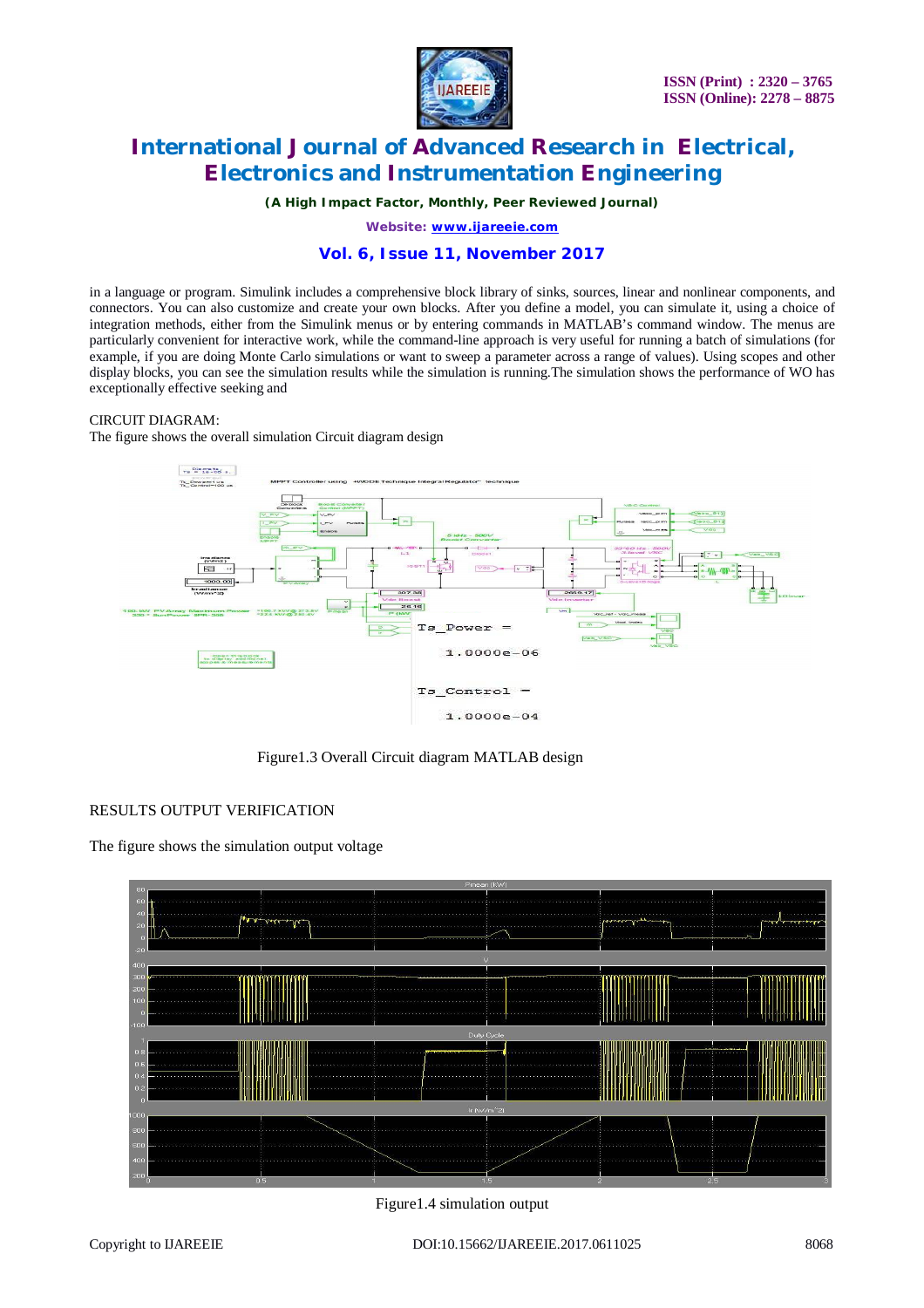

*(A High Impact Factor, Monthly, Peer Reviewed Journal)*

*Website: [www.ijareeie.com](http://www.ijareeie.com)*

### **Vol. 6, Issue 11, November 2017**

In addition, DE has solid relative investigations and ideal area looking or creating capacity in characterized locale. These benefits of the DE are extremely appropriate for lessening the quantity of cycle and in addition for constraining to the bounce out from the stagnation on LMPP issue by finding an ideal area for whale toward the finish of each cycle. In detail, it is talked about in area. The consolidated impact of the two calculations can be found by hybridizing of both, known as WODE calculation. Here, DE is incorporated into arrangement with WO. Where, WO begins looking on a roundabout way and toward the finish of each round of the looking, it passes all data to the DE. DE examination finds finds a solitary best place and idealplace of the whale by utilizing three arrangements of area data, which is chosen by WO. This joined execution decreases the impacts of irregular constants and meta heuristic nature of the calculation by expanding the joining speed. In addition, computational weight and stagnation issues are evacuated through change, hybrid, and determination procedure of the DE. And in addition, it definitely lessens the quantity of emphasis, which is appeared in wave form.settling capacity of nonlinear issue, yet it requires countless or emphases and sometimes, it is stagnated on LMPP (which is to a great degree nearer to the GMPP) because of straight movement of whale amid contracting circle with half likelihood.

### **VII. FUTURE ENHANCEMENT:**

The following scenario statements some of the future scope of our proposed design. The developed model and controller for the PV inverter can be used for the following future research work, This work aimed to propose a fast and stable MPPT technique for tracking maximum power under partial shading conditions. At present condition, the PV inverter has to be disconnected from the grid when any abnormal conditions occurs the transmission system. Thus a control scheme has to be developed and investigated to make inverter operate between grid tied and islanding modes. Thus the Increasing shoot through duty ratio results in more inductor current ripple and thus further investigation is required for inverter shoot through control techniques. For the further investigations of different grid current controllers, for e.g. the P+resonant controller, and repetitive control for cancellation of harmonic currents will be interesting. Effect of partial shading condition on the performance of MPPT is to be considered. The advantage of the proposed technique over conventional techniques is high efficiency, speed, stability and affordable cost. We are currently working on PV array system layout optimization techniques to further minimize shading effect.

#### **VIII. CONCLUSION**

In this project, our system proposes the method of current-based controller detects the partial shading from the levels of output power and voltage during transition period which saves power than the other methods which uses regular scanning for partial shading at particular intervals.

The converter controls the low voltage from PV array during change in shading making the system to produce continuous supply to the grid. The simulations results vary the concept under low and high percentage of multiple shading energy management. The design methodology will follow the procedure and the optimization process developed. The main advantages of the proposed technique over conventional techniques are high efficiency, with speed and stability and affordable cost.

We are currently working on PV array system layout optimization techniques to further minimize shading effect. Our control method automatically detecting the partial shading with the change in power conditions without periodic scanning and light sensors is proposed. The current based method controlling a single-stage grid connected current source converter which can control very low voltage with highly parallel connected PV modules is employed to transfer the DC power to three phase AC power with high power factor. The advantage of the proposed technique over conventional techniques is high efficiency, speed, stability and affordable cost. We are currently working on PV array system layout optimization techniques to further minimize shading effect.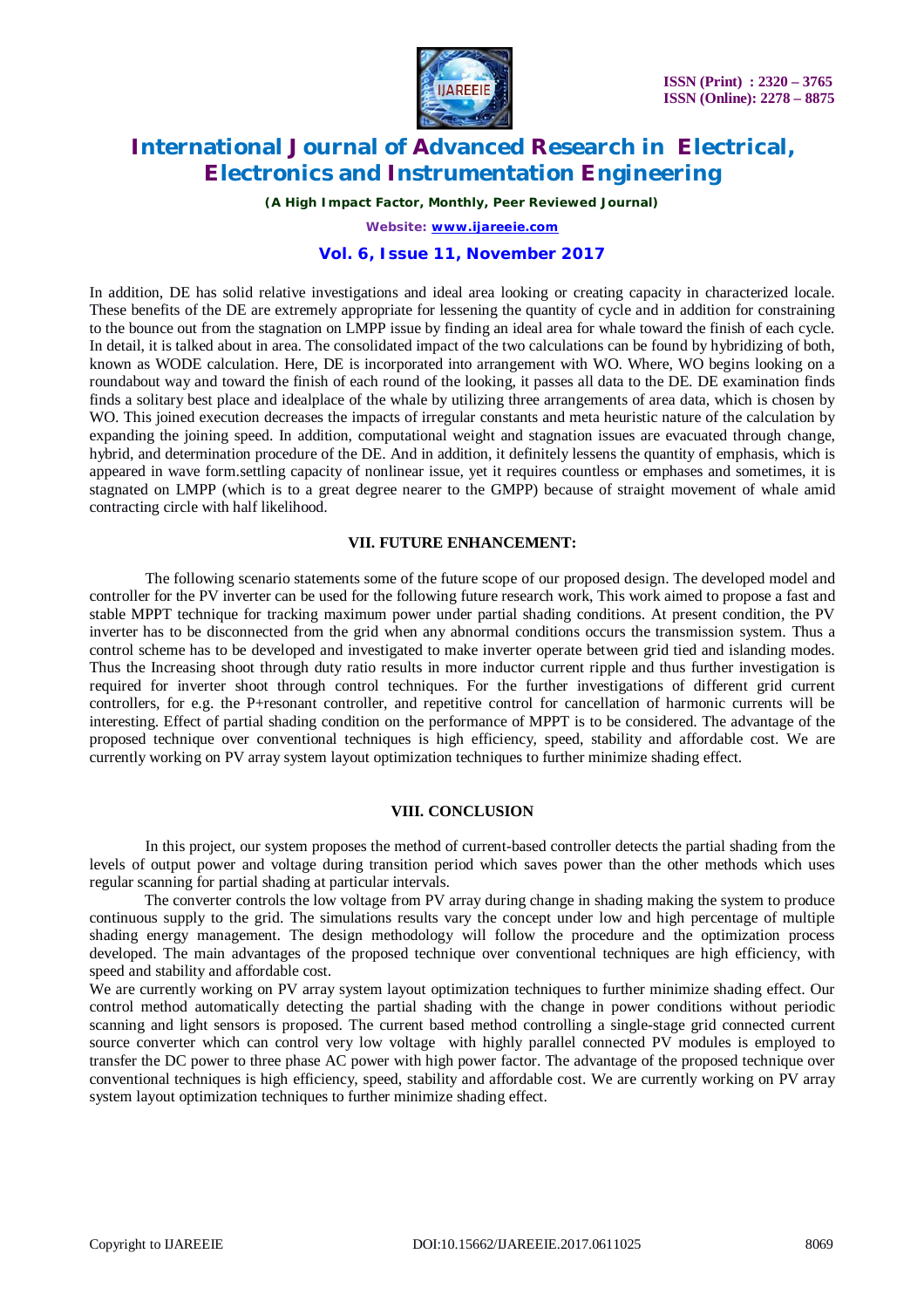

*(A High Impact Factor, Monthly, Peer Reviewed Journal)*

*Website: [www.ijareeie.com](http://www.ijareeie.com)*

#### **Vol. 6, Issue 11, November 2017**

#### **REFERENCES**

- [1]. S. K. Kollimalla and M. K. Mishra, "Variable Perturbation Size Adaptive P&O MPPT Algorithm for Sudden Changes in Irradiance", IEEE Trans. Sustainable Energy, vol. 5, no. 3, pp. 718-728, July 2014.
- [2]. C. Jain and B. Singh, "A Three-Phase Grid Tied SPV System With Adaptive DC Link Voltage for CPI Voltage Variations", IEEE Trans. Sustainable Energy, vol. 7, no. 1, pp. 337-344, Jan. 2016.
- [3]. S. Mohanty, B. Subudhi and P. K. Ray, "A New MPPT Design Using Grey Wolf Optimization Technique for Photovoltaic System Under Partial Shading Conditions", IEEE Trans. Sustainable Energy, vol. 7, no. 1, pp. 181-188, Jan. 2016.
- [4]. M. K. Mishra and R. Ramabadran, " Perturbation Size Adaptive control with MPPT Algorithm for Sudden Changes in Irradiance", IEEE Trans. Sustainable Energy, vol. 5, no. 3, pp. 618-628, July 2011.
- [5]. M. A. Elgendy, D. J. Atkinson and B. Zahawi, "Experimental investigation of the incremental conductance maximum power point tracking algorithm at high Perturbation rates," IET Renewable Power Generation, vol. 10, no. 2, pp. 133- 139, Feb. 2016.
- [6]. M. A. Elgendy, B. Zahawi and D. J. Atkinson, "Assessment of the Incremental Conductance Maximum Power Point Tracking Algorithm", IEEE Trans. Sustainable Energy, vol. 4, no. 1, pp. 108-117, Jan. 2013.
- [7]. M. A. Elgendy, D. J. Atkinson and B. methods.awi,"Experimental investigation of the incremental conductance maximum power point tracking algorithm at high perturbation rates," IET Renewable Power Generation, vol. 10, no. 2, pp. 133-139, Feb. 2016.
- [8]. B. N. Alajmi, K. H. Ahmed, S. J. Finney and B. W. Williams, "Fuzzy- Logic-Control Approach of a Modified Hill-Climbing Method for Maximum Power Point in Micro grid Standalone Photovoltaic System", IEEE Trans. Power Electronics, vol. 26, no. 4, pp. 1022-1030, April 2011.
- [9]. R. Guruambeth and R. Ramabadran,"Fuzzy logic controller for partial shaded photovoltaic array fed modular multilevel converter," IET Power Electronics, vol. 9, no. 8, pp. 1694-1702, June 2016.
- [10].Syafaruddin, E. Karatepe and T.Hiyama, "Artificial neural network- polar coordinated fuzzy controller based maximum power point tracking control under partially shaded conditions", IET Renewable Power Generation, vol. 3, no. 2, pp. 239-253, June 2009.
- [11]A. Chikh and A. Chandra, "An Optimal Maximum Power Point Tracking Algorithm for PV Systems With Climatic Parameters Estimation", IEEE Trans. Sustainable Energy, vol. 6, no. 2, pp. 644-652, April 2015.
- [12]M. Miyatake, M. Veerachary, F. Toriumi, N. Fujii and H. Ko, "Maximum Power Point Tracking of Multiple Photovoltaic Arrays: A PSO Approach," IEEE Trans. Aerospace and Electronic Systems, vol. 47, no. 1, pp. 367-380, January 2011.
- [13]Shubhajit Roy Chowdhury and HiranmaySaha, "Maximum power point tracking of partially shaded solar photovoltaic arrays", Solar Energy Materials and Solar Cells, Vol. 94, pp. 1441-1447, Jan. 2010.
- [14]V. N. Lal and S. N. Singh, "Modified particle swarm optimization-based maximum power point tracking controller for single-stage utility-scale photovoltaic system with reactive power injection capability," IET Renewable Power Generation, vol. 10, no.7, pp. 899-907, July 2016.
- [15]K. Ishaque and Z. Salam, "A Deterministic Particle Swarm Optimization Maximum Power Point Tracker for Photovoltaic System Under Partial Shading Condition", IEEE Trans. Industrial Electronics, vol. 60, no. 8, pp. 3195-3206, Aug. 2013.
- [16]K. Ishaque, Z. Salam, M. Amjad and S. Mekhilef, "An Improved Particle Swarm Optimization (PSO)–Based MPPT for PV With Reduced Steady-State Oscillation", IEEE Trans. Power Electronics, vol. 27, no. 8, pp. 3627-3638, Aug. 2012.
- [17] R. Koad, A. F. Zobaa and A. El Shahat, "A Novel MPPT Algorithm Based on Particle Swarm Optimisation for Photovoltaic Systems," IEEE Trans. Sustainable Energy, Early Access.
- [18]C. Manickam, G. R. Raman, G. P. Raman, S. I. Ganesan and C. Nagamani, "A Hybrid Algorithm for Tracking of Global MPP based on Perturb and Observe and Particle Swarm Optimization with Reduced Power Oscillation in String Inverters," IEEE Trans. Industrial Electronics , Early Access.2016
- [19]MohammadmehdiSeyedmahmoudian, RasoulRahmani, SaadMekhilef, AmanullahMaung Than Oo, Alex Stojcevski, TeyKok Soon, and AlirezaSafdariGhandhari, "Simulation and Hardware Implementation of New Maximum Power Point Tracking Technique for Partially Shaded PV System Using Hybrid DEPSO Method," IEEE Trans. Sustainable Energy, vol. 6, no. 3, pp. 850-862, July 2015.
- [20]D. Teshome, C. H. Lee, Y. W. Lin and K. L. Lian, "A Modified Firefly Algorithm for Photovoltaic Maximum Power Point Tracking Control Under Partial Shading," IEEE Journal of Emerging and Selected Topics in Power Electronics, Early Access.
- [21]H. Patel and V. Agarwal, "Maximum Power Point Tracking Scheme for PV Systems Operating Under Partially Shaded Conditions", *IEEETransactions on Industrial Electronics*, vol. 55, no. 4, pp. 1689-1698, April 2008.
- [22]M. A. Elgendy, B. Zahawi and D. J. Atkinson, "Operating Characteristics of the P&O Algorithm at High Perturbation Frequencies for Standalone PV Systems," *IEEE Trans. Energy Conversion*, vol. 30, no. 1, pp. 189- 198, March 2015.
- [23]B. N. Alajmi, K. H. Ahmed, S. J. Finney and B. W. Williams, "Fuzzy-Logic-Control Approach of a Modified Hill-Climbing Method for Maximum Power Point in Microgrid Standalone Photovoltaic System", *IEEE Trans. Power Electronics*, vol. 26, no. 4, pp. 1022-1030, April 2011.
- [24]R.Guruambeth and R. Ramabadran, "Fuzzy logic controller for partial shaded

photovoltaic array fed modular multilevel converter," *IET Power Electronics*, vol. 9, no. 8, pp. 1694-1702, June 2016.

- [25]Syafaruddin, E. Karatepe and T. Hiyama, "Artificial neural networkpolarcoordinated fuzzy controller based maximum power point tracking control under partially shaded conditions", *IET Renewable Power Generation*, vol. 3, no. 2, pp. 239-253, June 2009.
- [26]A. Chikh and A. Chandra, "An Optimal Maximum Power PointTracking Algorithm for PV Systems With Climatic Parameters Estimation", *IEEE Trans. Sustainable Energy*, vol. 6, no. 2, pp. 644-652, April 2015.
- [27]M. Miyatake, M. Veerachary, F. Toriumi, N. Fujii and H. Ko, "Maximum Power Point Tracking of Multiple Photovoltaic Arrays: A PSO Approach," *IEEE Trans. Aerospace and Electronic Systems*, vol. 47, no. 1, pp. 367-380, January 2011.
- [28]Shubhajit Roy Chowdhury and HiranmaySaha, "Maximum power point tracking of partially shaded solar photovoltaic arrays", *Solar Energy Materials and Solar Cells*, Vol. 94, pp. 1441-1447, Jan. 2010.